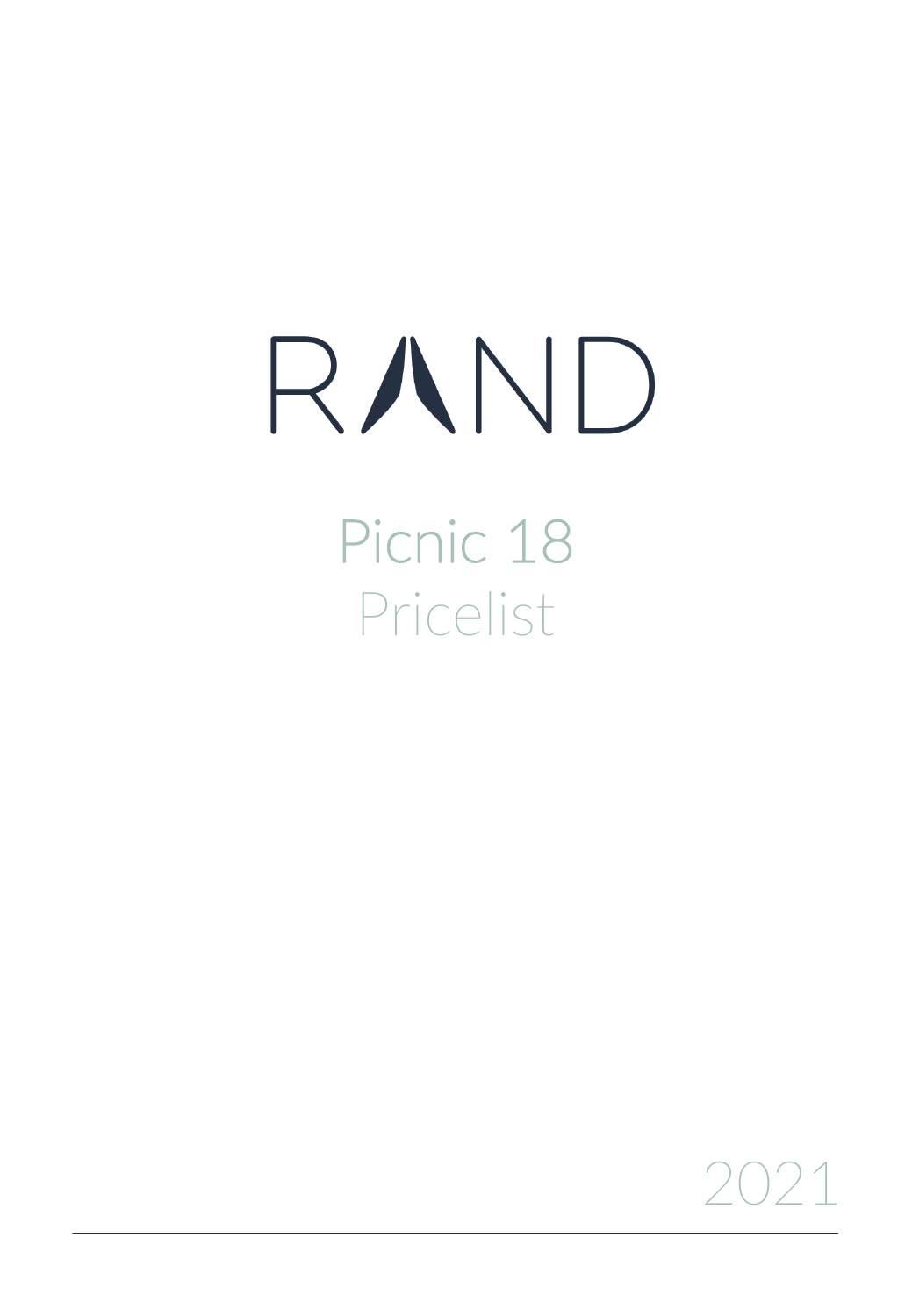## PICNIC 18 PRICE LIST 2021 1:2 Propulsion Systems

| <b>Electric Outboards</b>                                         | EUR excl. VAT |
|-------------------------------------------------------------------|---------------|
| Torgeedo Cruise 4.0 RL incl. 9.1 kWh Gel Battery                  | $24.900 -$    |
| Torgeedo Cruise 4.0 RL incl. 7 kWh Lithium Battery                | $28.900 -$    |
| Torgeedo Cruise 10.0 RL incl. 14 kWh Lithium Battery              | 38.900 .-     |
| Torgeedo Deep Blue 50 RL incl. 2x 10 kWh BMW i8 Lithium Batteries | $61.900 -$    |

| <b>Electric Inboards</b>                           | EUR excl. VAT |
|----------------------------------------------------|---------------|
| Torgeedo Cruise 4.0 FP incl. 9.1 kWh Gel Battery   | 26,900.-      |
| Torgeedo Cruise 4.0 FP incl. 7 kWh Lithium Battery | 30.900 -      |
| E-Drive 15 kW incl. 10 kWh Lithium Battery         | 40.900.-      |
| E-Drive 15 kW incl. 15 kWh Lithium Battery         | $44.900 -$    |
| E-Drive 30 kW incl. 20 kWh Lithium Battery         | $5()9()() =$  |

| <b>Power Outboards</b> |  |  |
|------------------------|--|--|
|                        |  |  |
|                        |  |  |

| Mercury F 9.9 EL .     | $21.900 -$ |
|------------------------|------------|
| Mercury F 30 ELPT EFI- | -23.900.-  |
| Mercury F 60 ELPT EFI- | -26.900.-  |

| <b>Colour Options</b>                                   | EUR excl. VAT  |
|---------------------------------------------------------|----------------|
| Titanium (RAL 7045) or Pebble White (RAL 9003) Gel Coat | (Standard)     |
| Macadamia Upholstery (Silvertex 122-0001)               | (Standard)     |
| Black Fender List                                       | (Standard)     |
| Grey Fender List                                        | 160 -          |
| Custom Silvertex Upholstery                             | 600 -          |
| Custom Diamond Stitched Leather Upholstery              | 1 1 $\Omega$ - |
| Custom Gel Coat                                         | $1.100 -$      |

Valid until June 30<sup>th</sup> 2021, and subject to change without notice. Prices exclude cradling, shipping and freight insurance which can be quoted in offer or upon first down payment



**EUR excl. VAT**